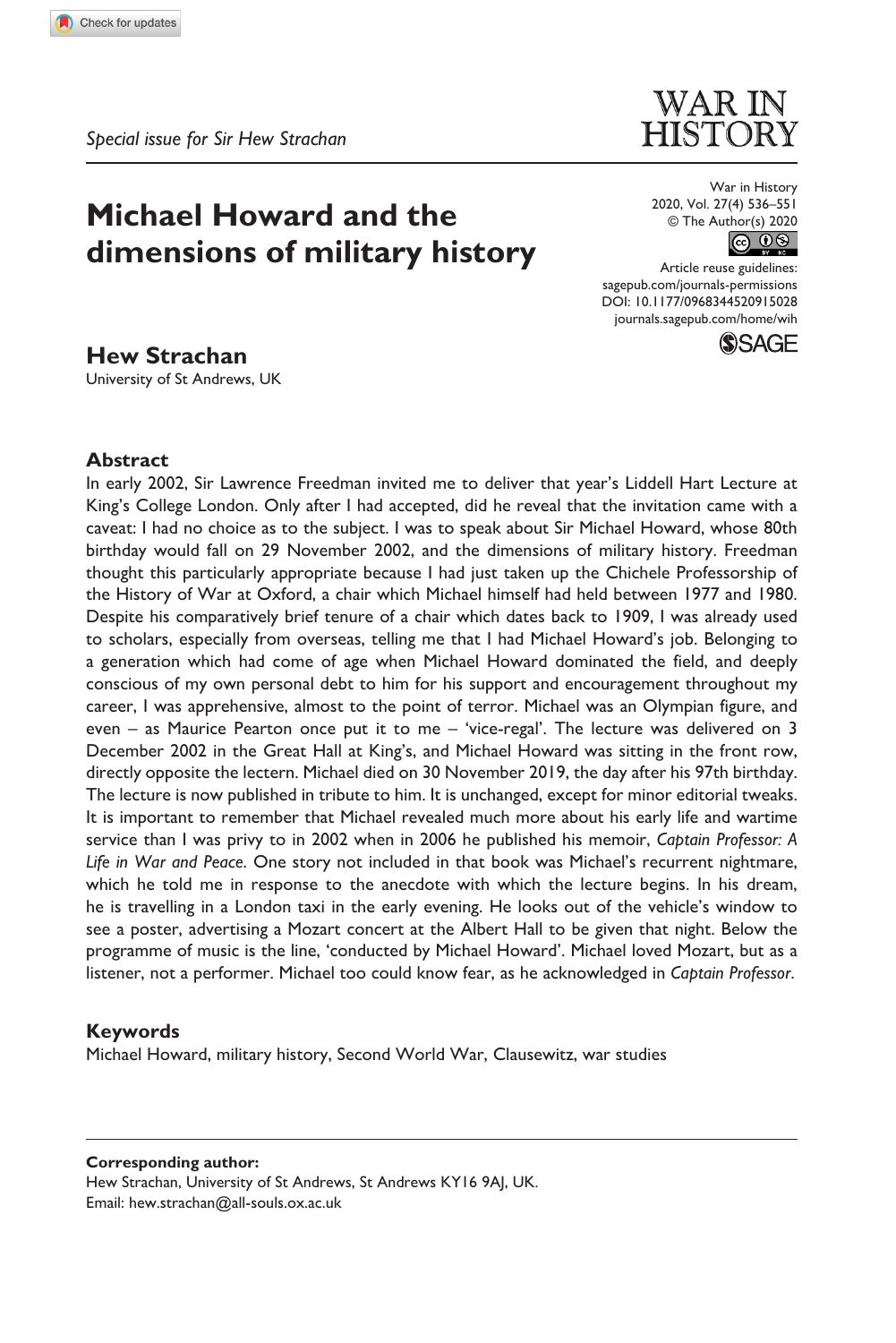In the early 1980s, perhaps it was the mid-1980s, I now forget, Michael Howard and I were both invited by Geoffrey Parker and John Lynn to the University of Illinois for a conference that was called *The Tools of War.* Michael has probably suppressed it from his memory, but it was the first time I ever had to speak in Michael's presence. Afterwards, he was kind enough to be complimentary about what I said. At that point, I confessed to him that I had had to overcome a recurrent nightmare, that I was in a large hall giving a lecture, that I had lost my notes (or at least lost the thread of what I was going to say), and that Michael was sitting in the front row and was fidgeting and looking generally disapproving. I thought I had laid that bogey to rest, but in my nightmare the subject of the lecture was not Michael Howard.

I want you, by way of preliminaries, to imagine that you are on the Appointments Committee of this Department of War Studies, at this great institution, in whose hall we are gathered. It is the present. It is the 3 December 2002, and you are to select a new lecturer for the department. You pause over the CV of one of the candidates. Educated at a famous English public school, known for its close association with the Army, he has read History at one of Oxford's more distinguished colleges. I hesitate to say the most distinguished college. But he graduated with a second. He has not got a doctorate and his principal academic enthusiasms are the Tudors and Stuarts. He seems to have spent rather too much of his time on the stage and in the Officers' Training Corps, rather more than in the library. His principal qualifications for the post are that he has had a distinguished career in the Coldstream Guards and that he is the author of that regiment's history of its recent wartime service. You linger only briefly. The candidate has fulfilled none of the basic criteria for a university post. He hasn't got a first: he hasn't got a doctorate, he hasn't got a first article in a refereed journal, and he has no academic tome in the press. He goes into the discard file. His references are probably not taken up, and he is certainly not called for interview. But of course it is not 2002; it is 1953 and Michael Howard got the job. Thank God! The criteria for appointments almost 50 years ago were not those of today.

What has happened in the interim is the professionalization of the academic world. With good reason we academics moan and groan under its worst excrescences, but, thanks above all to Michael Howard, the study of military history and its professionalization have brought immense benefits. Michael has told us that we need to study the subject 'in width, in depth and in context'.<sup>1</sup> He must be fed up having those lines quoted back at him, but he is going to get them one more time. That now happens. It didn't happen, or at least not very much, in 1953.

When Michael Howard took up his lectureship in Military Studies, as it was then called, the Chichele Professorship of Military History at Oxford was held by Cyril Falls. Falls was a balanced, sane commentator who wrote particularly well on the war in which he himself had served, the First World War. But the memory from my childhood

<sup>1</sup> Michael Howard, *The Causes of Wars and other essays* (London, Temple Smith, 1983), p. 194. Footnotes to Michael Howard's writings have been given in their most accessible form. Therefore articles and lectures are referred to through the volumes of his collected works, and not necessarily in the place where they first appeared.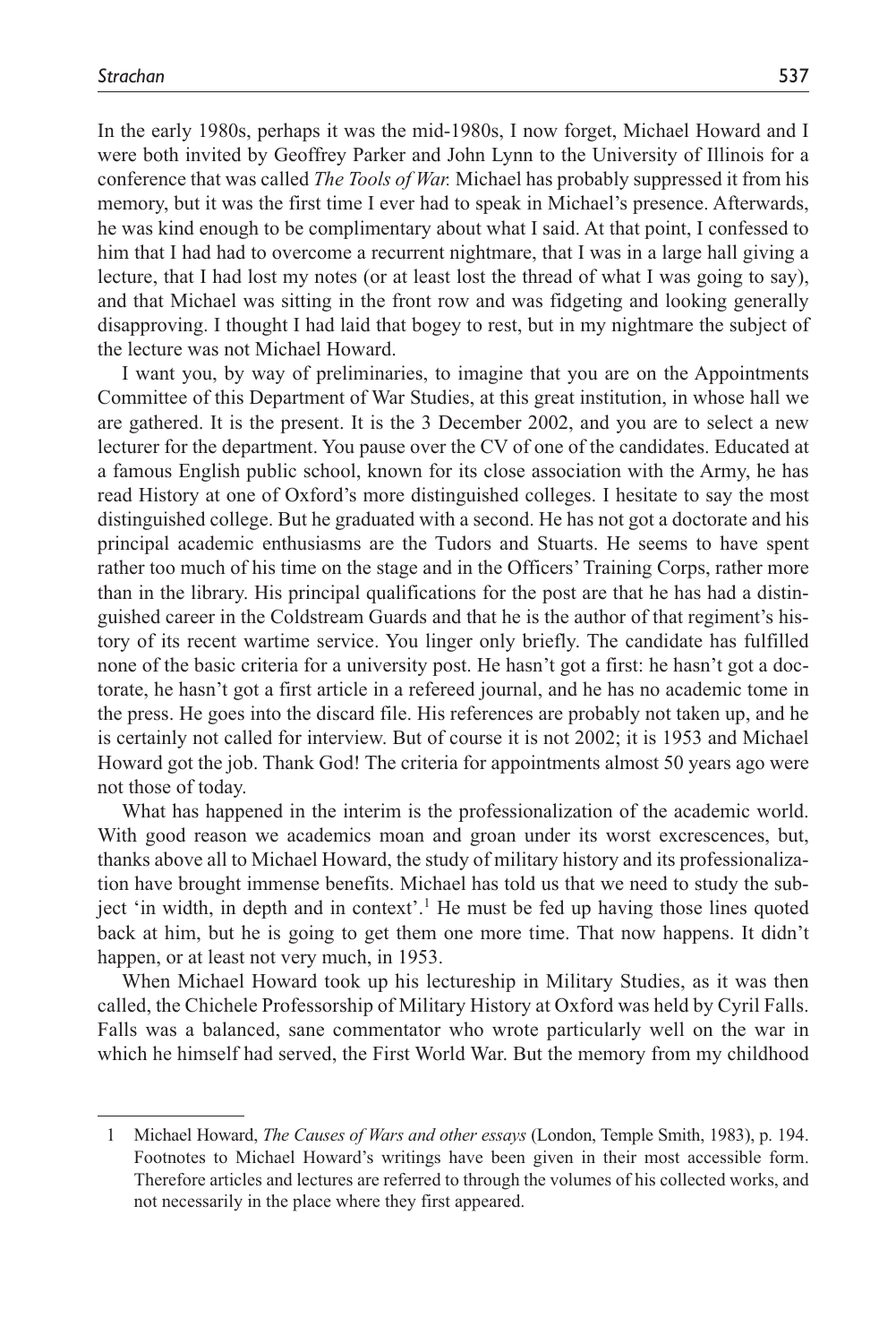in the late 1950s was that he was more in evidence as the author of a weekly column in the *Illustrated London News*. The dominant figure of course in the field of military history in 1953 was not Falls but the man whom he had beaten in his election to the Chichele chair and the man whom of course we honour in today's lecture, that is Basil Liddell Hart.

Like Cyril Falls, Liddell Hart was in many ways more a journalist than an academic, and neither of them had much sense of putting military history in context, in setting it against the social, economic and political background of its own times. For Liddell Hart, military history was a tool, a tool to communicate ideas about war that had present application and future implication more than a help to understand the past. Liddell Hart was a great communicator. He wrote trenchant, clear prose, enlivened with telling metaphors and simple, not to say simplified, analogies. By 1953, he was also growing into the role of teacher and supervisor. He was recovering from the personal and professional crisis which he had confronted in the war years, and had found new intellectual purpose in addressing the issues of nuclear weapons and their utility. His acquaintance was, in Michel Howard's own word, 'electrifying'.<sup>2</sup>

In an essay written on Liddell Hart's death in 1970 Michael called Liddell Hart, 'a sage'. The key definition of the sage was that he was an independent scholar, somebody who has largely vanished from our intellectual landscape, leaving us in hock to funding councils and government departments. Michael has made his own debt to what he calls 'this implacable and loving master'<sup>3</sup> clear enough. In 1965, he edited the *Festschrift* published in Liddell Hart's honour and he dedicated his collection of essays, *Studies in War and Peace*, published in the year of Liddell Hart's death in 1970, to his memory. But Michael has also become one of Liddell Hart's most forthright critics; that process took at least a decade to manifest itself and it was shaped by Michael's work on British strategy, particularly British strategy in the Second World War.

In 1959, Sir James Butler invited Michael Howard to take on the writing of volume 4 of the *Grand Strategy* series in the official history of the Second World War. If the First World War was the war that shaped Liddell Hart's thinking, the Second World War was the war that shaped Michael Howard's. Both went straight from university to the front, Liddell Hart from Cambridge to France, Michael Howard from Oxford to Italy. War was their rite of passage to adulthood. The Second World War was what persuaded Michael Howard that the whole idea of studying Military History was not – to quote him – 'archaic and repellent', a view he had espoused as a schoolboy in the 1930s.4

Michael's direct experience of combat is another feature that marks out his career in the passage to professionalization in academic military history. Up until Michael Howard's appointment, almost nobody who had studied the history of war had not themselves experienced war. Since Michael Howard's appointment, almost nobody who has held an academic post, at least in this country, has experienced war. When my generation began our careers, the fact that we had not served in the forces, let alone been under fire,

<sup>2</sup> Michael Howard, *Studies in War and Peace* (London, Temple Smith, 1970), p. 12.

<sup>3</sup> Howard, *Causes*, pp. 198-9.

<sup>4</sup> Howard, *Studies*, p. 10.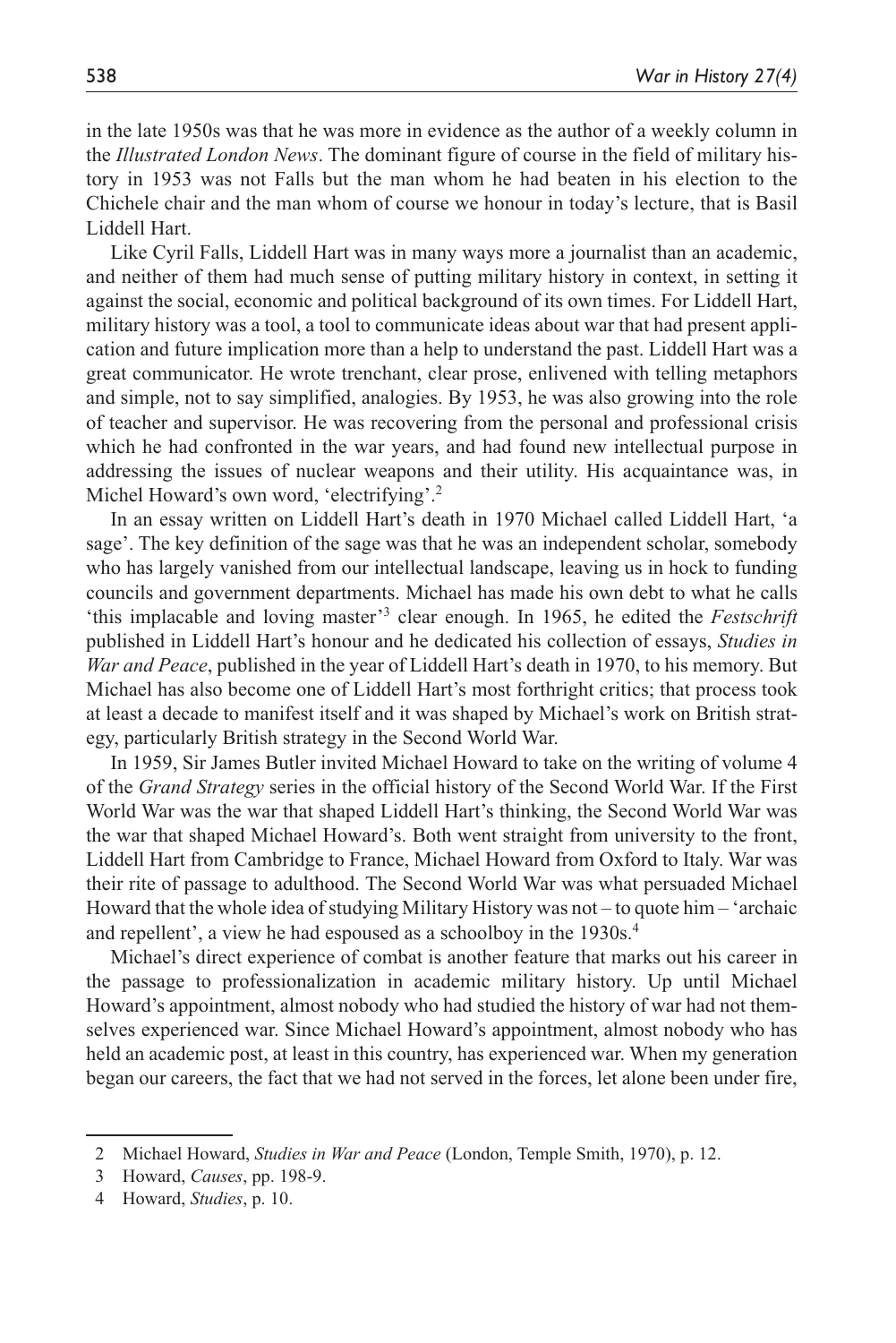could elicit unfavourable comments. In the eyes of some of us, the lack of direct experience disqualified us from pontificating, not that in the long run that actually stopped us from doing so. For such men, Michael is of course supremely qualified to pontificate and he has a Military Cross to prove it.

However, his reflections on his own service have been scattered and infrequent, and often his allusions to his own experience are indirect rather than direct. He has given us a marvellous pen portrait of his own commanding officer, George Burns, whom he memorably likened to 'a mobile service station moving among his troops and filling them up with courage'.<sup>5</sup> In writing on war literature he has spoken of the greatest and worst test of war, the death of comrades.<sup>6</sup> In discussing medieval warfare, he has praised the qualities of the warrior, nobility, honour, loyalty and indeed chivalry, $\frac{7}{1}$  and he has testified above all to the importance of the regiment, not only because it produced officers like Burns, but also because it sustained morale and motivation in the most adverse circumstances. Consider this extract, written in 1961 in his essay on 'The Use and Abuse of Military History', where he considers the role of regimental history. Consider it, though, not for what it says about the writing of history, but in the light of autobiography:

The young soldier in action for the first time may find it impossible to bridge the gap between war as it has been painted and war as it really is–between the way in which he, his peers, his officers and his subordinates *should* behave, and the way in which they actually do. He may be dangerously unprepared for cowardice and muddle and horror when he actually encounters them, unprepared even for the cumulative attrition of diet and fatigue. But nevertheless the 'myth' can and often does sustain him, even when he knows, with half his mind, that it is untrue. $8$ 

This, the sustaining of the myth, is, he tells us, the function of regimental history, or 'nursery history' as he self deprecatingly calls it.

Self deprecatingly, because Michael, together with John Sparrow, a true All Souls team, wrote the history of the Coldstream Guards in the Second World War. In their preface, and I don't know if Michael actually wrote the preface, but I rather guess he did, Michael Howard mentioned the periods of training, the waiting in reserve, the holding of the line, the intermittent patrolling, the boredom, discomfort and inactivity of soldiering.9 He also mentioned, what my father reflecting on his own wartime experiences in Italy used to call 'MFUs', major fuck ups. Remember that 57 per cent of all officers commissioned into the Coldstream Guards in the Second World War became casualties, and 32.4 per cent were killed.<sup>10</sup> Michael himself was twice wounded.

<sup>5</sup> Michael Howard, 'Leadership in the British Army in the Second World War: Some Personal Observations' in G.D. Sheffield, ed., *Leadership and Command: The Anglo-American Experience Since 1861* (London, Brasseys, 1997), p. 118.

<sup>6</sup> Michael Howard, *The Lessons of History* (Oxford, Oxford University Press, 1991), p. 182.

<sup>7</sup> Michael Howard, *The Invention of Peace and the Reinvention of War* (London, Profile, 2002), p. 12.

<sup>8</sup> Howard, *Causes*, p. 189.

<sup>9</sup> John Sparrow and Michael Howard, *The Coldstream Guards 1920-1946* (London, Oxford University Press, 1951), pp xv–xvi.

<sup>10</sup> Sparrow and Howard, *The Coldstream Guards 1920-1946*, p. 562.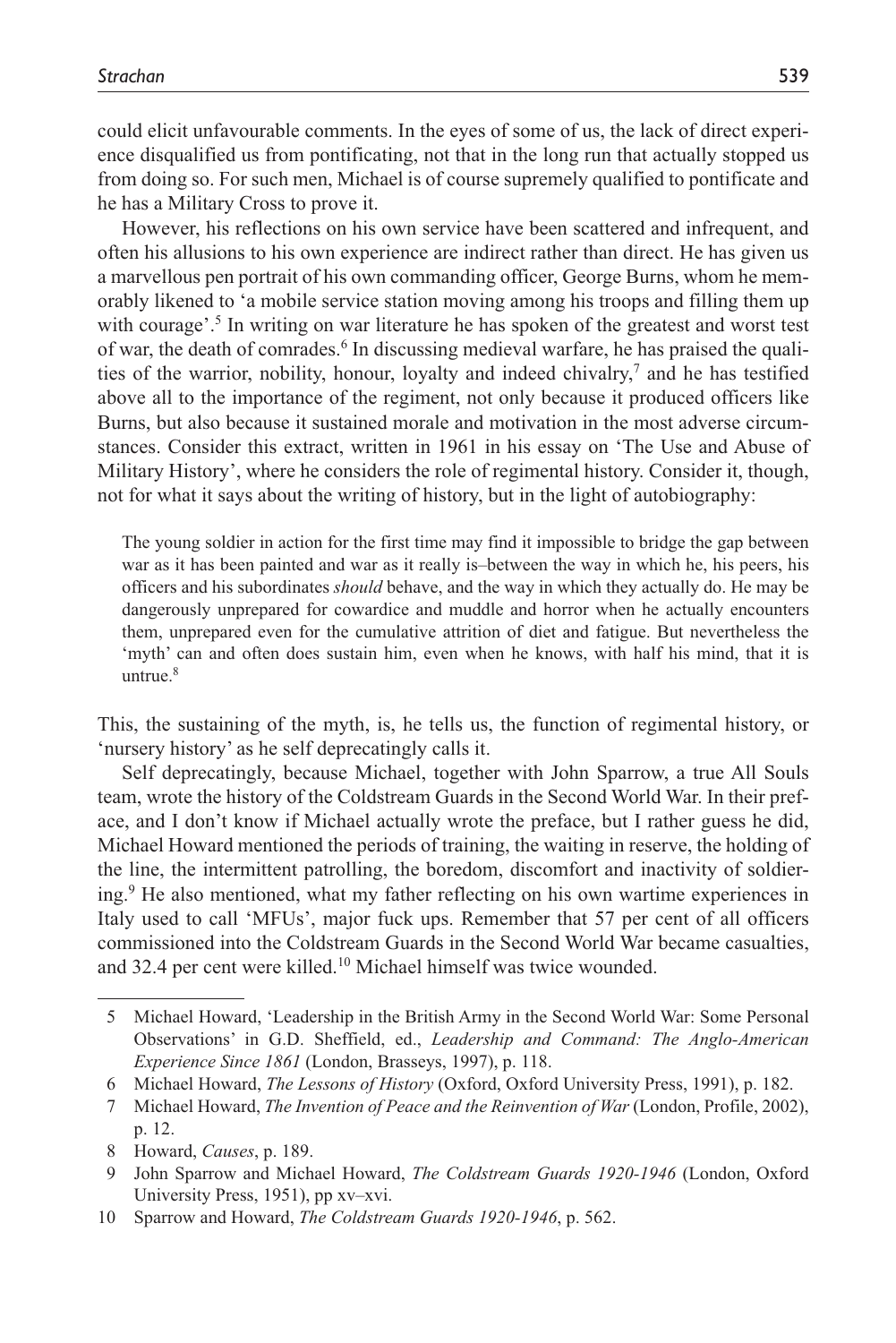As he approached his 21st birthday, his battalion had completed 3 months' continuous action in the breakout from Salerno and the fighting at Monte Cassino. I reckon, Michael, that you must have celebrated your 21st birthday in Naples out of the line. I may of course be wrong, but at the beginning of December you were back in the line. Michael Howard spent the winter of 1943/1944 in rain and cold facing the Gustav line, in waterfilled slit trenches and under shellfire.<sup>11</sup> In the summer of 1944, he took part in the advance through the mountains of central Italy following the marvellously simple order of the battalion's commanding officer, '3 Coldstream Guards will capture Florence'.12

Michael Howard therefore knows, to use the title of John Keegan's marvellous book, *The Face of Battle*, but although he has given us flashes and insights into the nature of front-line experience, he has not chosen to write about that experience in a sustained way. Instead his response to the war has been to contextualize it. Looking back on his own experience in 1970, he said that it prompted this conclusion:

Perhaps war and conquest had played a larger part in shaping the past than we had been prepared to concede, and . . . military skills were not yet negligible factors in social survival.<sup>13</sup>

Sir James Butler's invitation to Michael to contribute to the official history was the opportunity for this contextualisation. His first thoughts appeared in his Lee Knowles lectures published as *The Mediterranean Strategy in the Second World War* in 1968; the big book itself appeared in 1972. It covers the crucial year, August 1942 to September 1943, when, to use a cliché from another source, the tide turned. *The Grand Strategy* volume won the Wolfson prize, but in some respects it has never had its full measure of recognition, and that is for two reasons. First of all, when Michael Howard began the project, he could reckon on the records remaining closed to 1992, but in 1966 the Public Records Act reduced the period of closure from 50 years to 30, and, therefore, the documents which he was using, and from which he cited extensively, became available in the very same year as the book itself.

Second, he made no reference in that book to signals intelligence. Ultra was not in the public domain in 1972. This was not the only time that Michael has been wrong footed by the sensitivities of intelligence in the matter of official histories. In 1980, he completed his official history of strategic deception in the Second World War, but Mrs Thatcher then postponed its publication until 1990, by which time some of his thunder had been stolen by others.

Michael's sustained scholarly endeavour for over a decade on the workings of the official history drew him to three general conclusions about the nature of British strategy, not only in relation to the Second World War, but also more broadly.

The first was the definition of grand strategy; this of course underpinned the whole edifice. It reflected the contextualisation he had done, that which produced a concept of strategy far wider than those concepts which had shaped the thinking of military theorists

<sup>11</sup> I have left the lecture as I delivered it, but Michael Howard tells me that I have over-egged the pudding. He fell ill in the winter of 1943-44, and had some time out of the line recuperating.

<sup>12</sup> Sparrow and Howard, *Coldstream Guards*, p. 182.

<sup>13</sup> Howard, *Studies*, p. 11.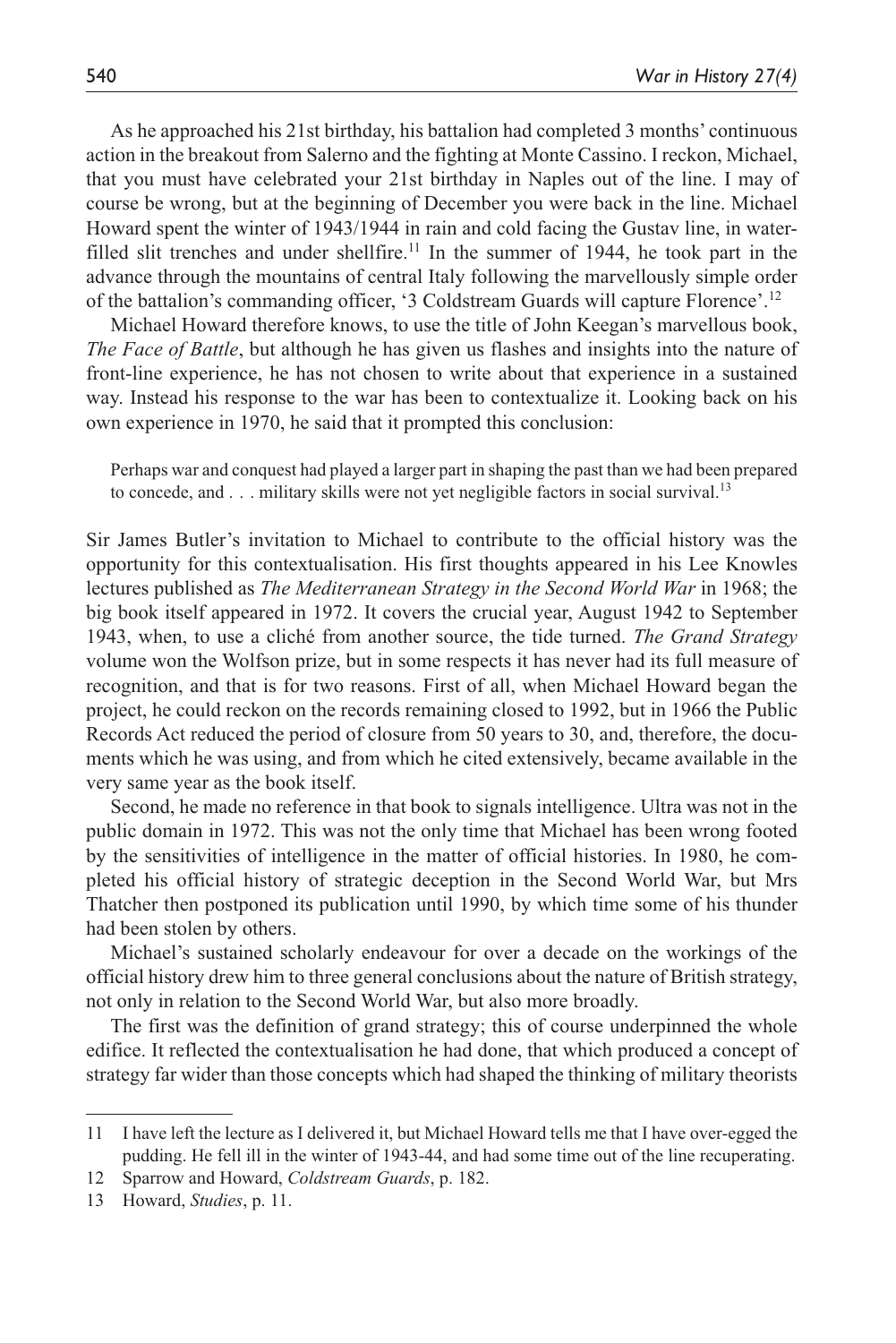up to and including Liddell Hart. Its key component was economic. 'Grand strategy', he wrote', in the first half of the twentieth century consisted basically in the mobilization and development of national resources of wealth, manpower and industrial capacity, together with the enlistment of those of allied and, when feasible, of neutral powers, for the purpose of achieving the goals of national policy in wartime'.14

The second general conclusion, and one that flowed from the first, was that Britain could not exercise choices in war that were simple alternatives. His particular targets were the heads of the Royal Air Force, the Chief of the Air Staff, Portal, and Harris of Bomber Command. In October 1942, Portal had written a paper in which he advocated the building up of 'the largest possible force of heavy bombers to shatter the industrial and the economic strength of Germany'.15 Michael's comments on this paper were those of a tutor marking the essay of an undergraduate whose flashy ideas exceed his capacity for sustained thought. Portal, he wrote, had 'stated his conclusions in his premises'. However, in condemning the bomber offensive for failing to achieve its declared objectives, Michael Howard did not deny that it had utility. In particular he argued that the bomber offensive had a prime role in drawing off the German air force from the Russian front,16 a point which Richard Overy has recently re-emphasized in his own work. His central criticism of Bomber Command reflected its reluctance to release air support and air assets for the battle of the Atlantic.17 In 1942–1943, the war at sea was the first priority, and shipping was central to Britain's conduct of the war. Strategy was now what we would call a joint business, but then no doubt would have been called a combined one. His conclusion, therefore, was that the role of the Chiefs of Staff Committee was to allocate scarce resources between competing theatres.

The third general conclusion was determined by that judgement. Michael argued that allied strategy in the Mediterranean, and its relationship to the opening of the second front in Europe, had to be reconsidered. He dismissed the argument that Churchill had gulled the naive Americans into a peripheral strategy. The shipping situation meant that the Allies were not yet ready to mount a cross-Channel attack in 1943, but that did not mean that they could simply sit on their hands and wait for 18months until June 1944. They had to exploit the victory in North Africa, and they had to keep up the pressure on Germany. Therefore, the Mediterranean strategy reflected what Michael called 'the spirit of the chase and not any dedication to a peripheral strategy'.18

Looking at Britain's strategy as an historian, and doing so in width and in depth, had led Michael Howard on a path that diverged from that of Liddell Hart and especially from the latter's idea of the British way in warfare. This was the notion that Britain could stay clear of warfare on the continent of Europe, and instead use financial support for its allies and military expeditions against the enemy's vulnerable extremities as alternatives. In 1971, Michael took the opportunity of the Ford Lectures, published as *The Continental* 

<sup>14</sup> Michael Howard, *Grand Strategy*, vol 4 (London, Her Majesty's Stationery Office, 1972), p. 1.

<sup>15</sup> Howard, *Grand Strategy*, pp. 198-9.

<sup>16</sup> Howard, *Grand Strategy*, p. 321.

<sup>17</sup> Howard, *Grand Strategy*, pp. 10, 255.

<sup>18</sup> Howard, *Grand Strategy*, p. 49.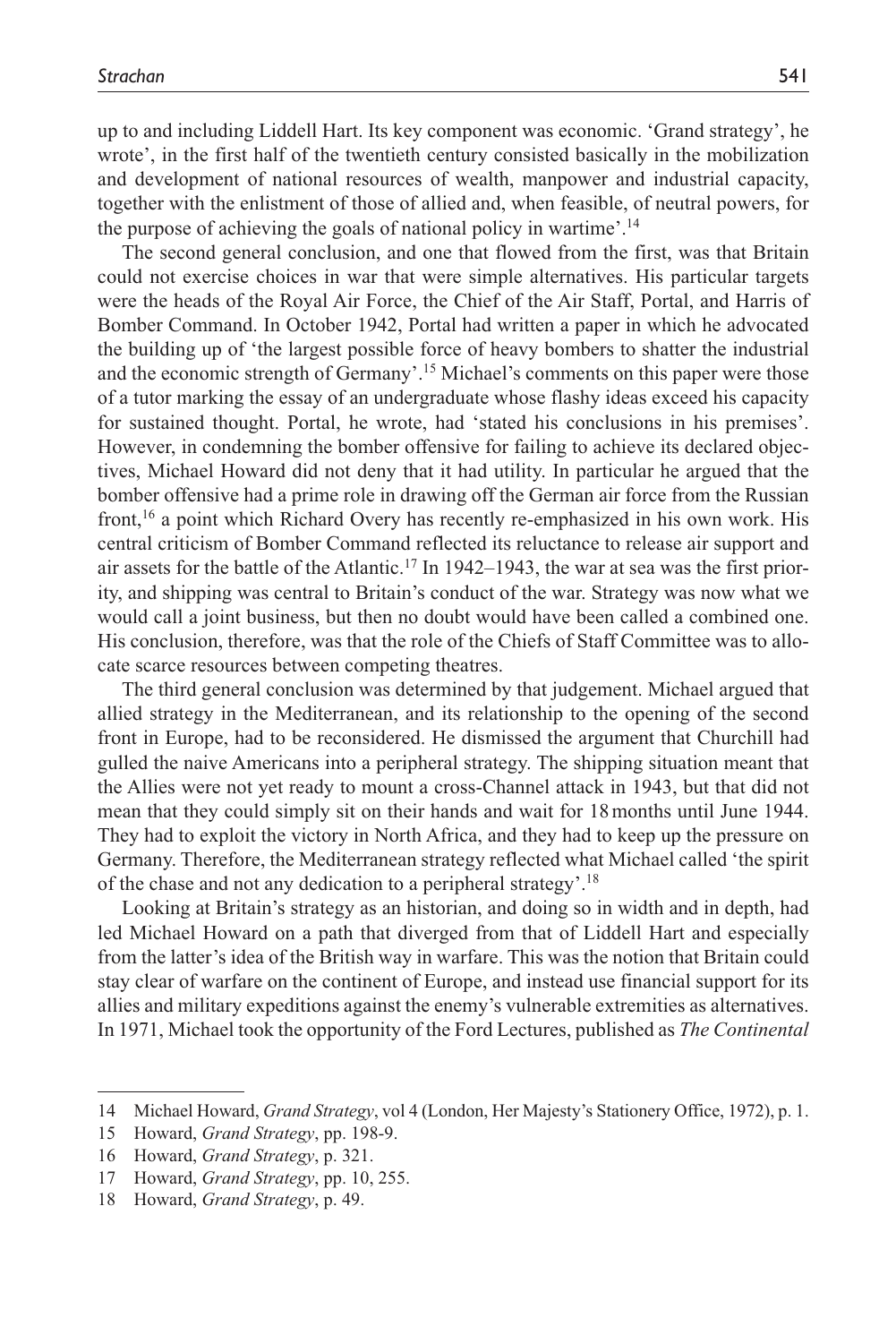*Commitment* in 1972, to make clear that British strategy was not, as Liddell Hart had believed it was, a choice between a maritime and imperial strategy on the one hand or a European and military strategy on the other. Britain's geographical position, adjacent to Europe but athwart its main maritime communications, meant perforce that it had to get involved with both things at the same time. Since 1972, and particularly in the years following the publication of *The Continental Commitment*, much scholarly ink has been spilt on British defence policy between 1900 and 1945, but Michael Howard's book remains the most succinct, the best judged and the clearest exposition of Britain's strategic dilemma in the 20th century.

Its criticism of Liddell Hart was guarded rather than explicit, but two years later, in 1974, Michael Howard made his point clear in his Neale Lecture on 'The British Way in Warfare Revisited'. Few former pupils can have been more devastating in their judgements on their teachers. Liddell Hart's *British Way in Warfare* was

A piece of brilliant political pamphleteering, sharply argued, selectively illustrated and [more] concerned to influence British public opinion and government policy than to illuminate the complexities of the past in any serious or scholarly way.19

The idea of the British way in warfare is not even Liddell Hart's; it was Julian Corbett's– and Corbett had expressed it better because he had recognized the need to harmonize naval and military power. This is not to say that Michael accepted Corbett, because Corbett believed that it was possible for a maritime power to apply limited means for the achievement of unlimited objectives.<sup>20</sup> Michael was clear that that was not the case: 'Maritime strategy', he wrote '. . .was always . . . a result not of free choice or of atavistic wisdom, but of *force majeure*'.21 His conclusion was trenchant:

A commitment of support to a Continental ally in the nearest available theatre, on the largest scale that contemporary forces could afford, so far from being alien to the traditional British strategy, was central to it. $22$ 

This quotation is at first blush a clear rejection of Liddell's Hart's *British Way in Warfare*, but, ironically, it is in another and broader respect an acceptance of Liddell Hart's legacy. Although written in what is unequivocally a historical work, and expressed in the past tense, its thrust was also contemporary. By 1972, Britain had embraced a continental commitment, and Michael Howard wrote on the subject precisely to give present policy a historical context. Now, Michael is not so facile as to argue that there are lessons of history, but he still believes that, 'After all allowances have been made for historical differences, wars still resemble each other more than they resemble any other human activity'.<sup>23</sup>

<sup>19</sup> Howard, *Causes*, p. 172

<sup>20</sup> Howard, *Causes*, p. 174

<sup>21</sup> Howard, *Causes*, p. 180

<sup>22</sup> Howard, *Causes*, p. 180

<sup>23</sup> Howard, *Causes*, pp. 193-4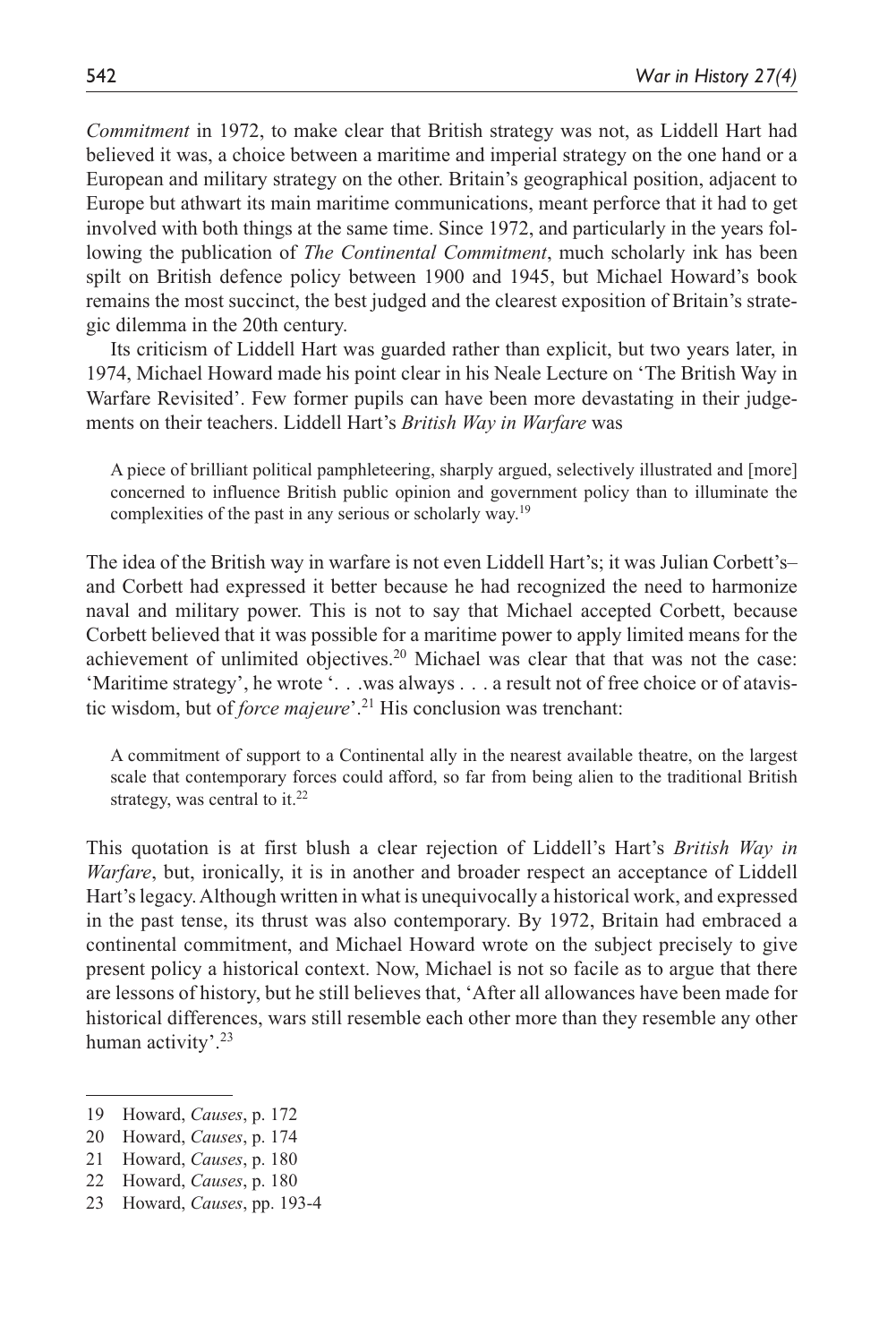Some might argue that today's lecture in celebration of Michael's 80th birthday should have been entitled 'Michael Howard and the dimensions of strategic studies', but Michael has consistently described himself as an historian not a social scientist. 'I think in terms of analogies', he has written, 'of process rather than structure, of politics as the realm of the contingent rather than of necessity'.24 None the less Michael Howard's apprenticeship–here at King's, at the hands of Liddell Hart, and with the foundation of the Institute of Strategic Studies and his association with Alastair Buchan–meant that in his hands military history and strategic studies have always stood in a close relationship to each other. In 1983, he brought the two threads together in what was an obviously utilitarian way in the introduction to his volume of essays on *The Causes of War*. He said, 'A study of the past can usefully supplement the more numerous and influential analyses of current world events based on disciplines which . . . suffer from a notable lack of historical data'.<sup>25</sup>

The relationship which he is here describing is essentially one-way. Military history feeds our understanding of strategic studies. Indeed, history is one of the component disciplines in a subject which notoriously lacks a clear discipline and which contains many other disciplines as elements of its constitution. There is no suggestion in Michael's writings that strategic studies can necessarily illuminate history.

In seeing the historical study of war as essentially a useful tool in confronting modern predicaments, Michael has therefore followed in the tradition of Liddell Hart, and established an approach to strategic studies which is particularly British. Here in the United Kingdom, and even more here in London, as in Oxford, Michael Howard's legacy has been that military historians and students of strategic studies can actually talk to each other, rather than indulge in the sort of adversarial relationship that seems sometimes to pertain across the Atlantic.

That having been said, it would be totally wrong to place Michael Howard in a British tradition just because he is English and just because he has written so extensively on British strategy. That would suggest an insularity that is alien to Michael in an intellectual sense and even more inappropriate in strictly geographical terms. Britain may be an island, but that in itself has never much concerned Michael. He has shown little interest in naval history narrowly defined–an attribute which I shall say in passing has had unintended side effects, as others too in this country have neglected it, a neglect which King's, I am delighted to say, has now amply rectified. Michael's interest in Britain's continental strategy arises precisely because he sees war in European, if not Eurocentric, terms. As early as 1961, in his first great work, *The Franco-Prussian War*, he declared, 'For a continental nation at grips with his neighbour sea power can never be more than an auxiliary weapon'.26

That book–a work which, when I was drawing my notes together for this lecture, I found myself once again reading, and, to use a cliché, turning the pages and not wanting to put it down–resulted in Michael Howard mastering four essential points, which

<sup>24</sup> Howard, *Studies*, p. 13

<sup>25</sup> Howard, *Causes*, p. 6; see also Howard, *Studies*, p. 9, and Howard, *Lessons*, p. 2.

<sup>26</sup> Michael Howard, *The Franco-Prussian War* (London, Rupert Hart-Davis, 1961), p. 76.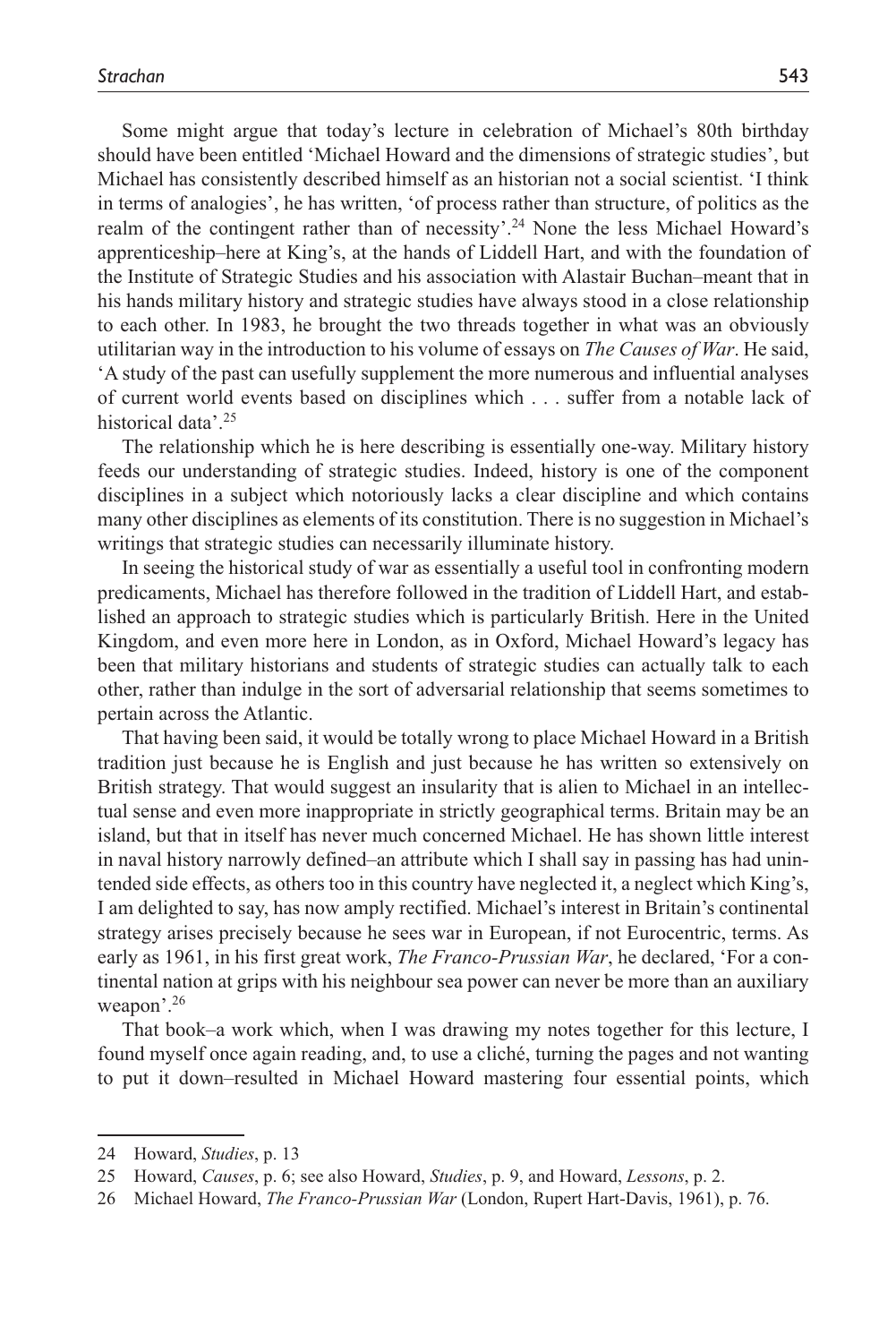immediately took his perspectives out of the rut of British military history. First of all, he was clear that the Franco-Prussian war marked a clean break with the past and set the stage for the twentieth century, not just because it put Germany on the map of Europe and therefore set the course to 1945, but also because it involved the introduction of massproduced technologies to the battlefield.<sup>27</sup> Second, he was clear that Germany won the war and France lost it not simply because of what had happened on the battlefield, not simply because of what Moltke and Bismarck had done and others had not, but also because of the social backgrounds and the political structures of the states engaged, and perhaps even more because of those latter factors.<sup>28</sup> Third, he was clear that war did not exempt the non-combatant populations of the belligerents, and that by October 1870, 'the war had entered a stage in which terror and counter-terror were to play a formidable part'.29 In the sieges of Strasbourg and Paris, German artillery deliberately targeted civilians. Fourth, he was clear that civil – military relations, and this of course arose from his study of the Bismarck – Moltke dispute, were vital both to the direction of war and to its control. Their resolution ensured that war would not just be a sterile and self-perpetuating act of its own but could go on to achieve a more lasting peace.

His sources and guides for all these observations were not written in English, but in French and above all in German. Howard was among the first in this country to grasp and promote in the English language the achievements of Gerhard Ritter, and in particular his four volume study of German militarism, which he was using and promoting a decade before the English translation, *The Sword and the Sceptre*.

Even more important in this process of putting war in its social and political context was of course the influence of Hans Delbrück, surely the founding father of academic military history and in many ways a much more obvious comparator with Michael than Liddell Hart. Like Michael Howard, Hans Delbrück sustained the study both of history proper and of contemporary events at the same time. Like Michael Howard, he was also aware that military history could not be treated in isolation from its broader historical context. In 1975, Michael Howard wrote a short book. He has written many short books. Many have been enormously influential. But this has probably been the most influential of all those influential short books. This was *War in European History*. Its preface contained a manifesto, which not only paid obeisance to Delbrück but also stated,

'To abstract war from the environment in which it is fought and study its technique as one would those of a game is to ignore a dimension essential to the understanding, not simply of the wars themselves but of the societies which fought them. The historian who studies war, not to develop norms for action but to enlarge his understanding of the past, cannot be simply a 'military historian', for there is literally no branch of human activity which is not to a greater or lesser extent relevant to its subject'.30

<sup>27</sup> Howard, *The Franco-Prussian War*, pp. 2, 456.

<sup>28</sup> Howard, *The Franco-Prussian War*, pp. 1, 8, 119, 182, 243, 328.

<sup>29</sup> Howard, *The Franco-Prussian War*, pp. 378-80; see also pp. 252, 250-6, 275-8, 371.

<sup>30</sup> Michael Howard, *War in European History* (London, Oxford University Press, 1976), p. ix; see also Howard, *Studies*, pp. 184-9.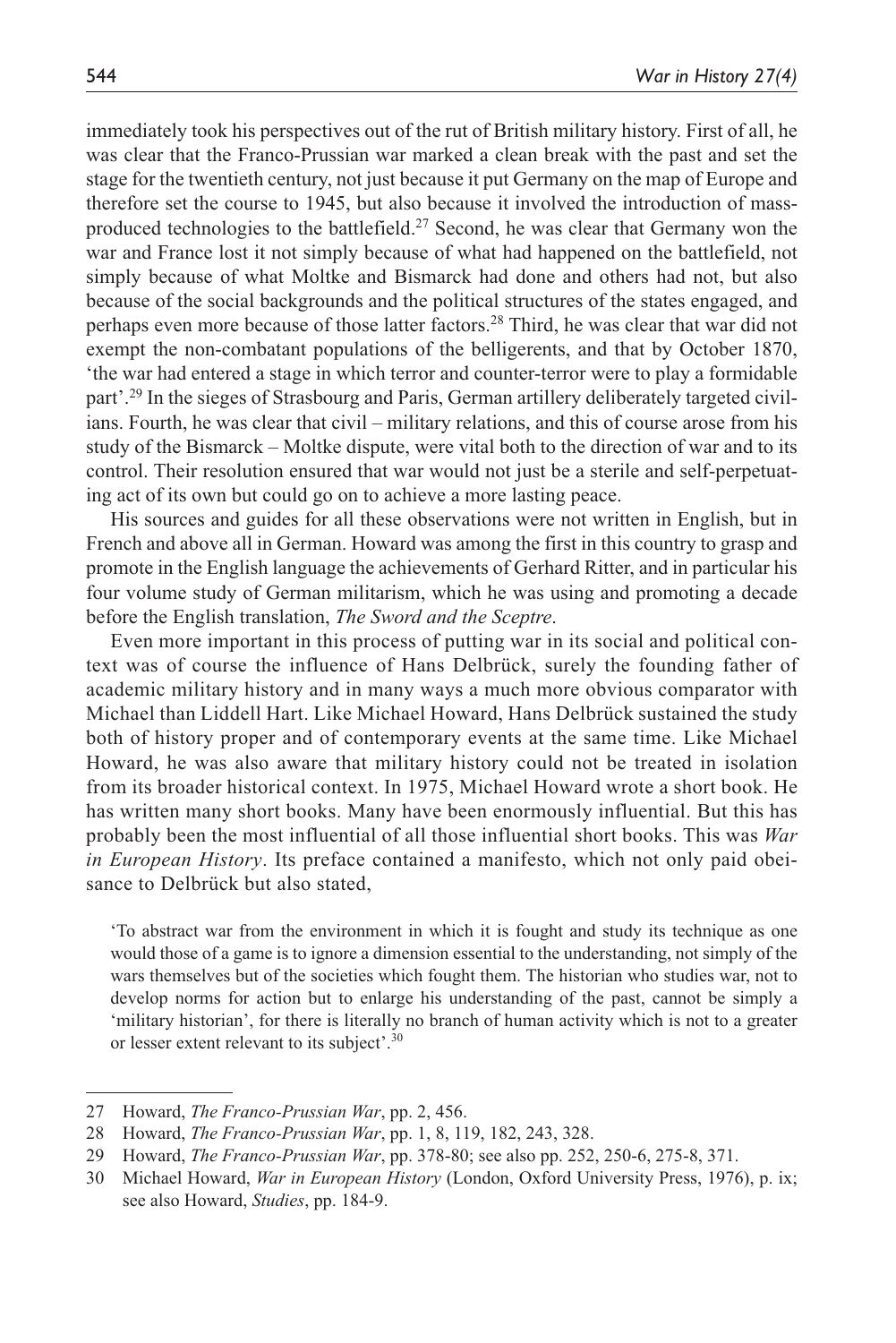At times, Michael Howard has pursued this agenda to the point where he has seemed even Marxist. If we think about his definition of grand strategy and the importance of economic mobilization within that, we can see why, when he wrote of Hitler in the *Times Literary Supplement* in 1963, he said, 'Basically modern war was a conflict of rival economic systems, which the side with access to the fullest economic resources was bound to win'.<sup>31</sup> The emphasis on the social and economic dimension of military history put Michael Howard firmly at the front of what has been called the 'new military history'. Intellectually and programmatically that was undoubtedly true; but Michael has left to others, many of them his pupils, the detailed studies of the social compositions of armies, the relationships between armed forces and their parent societies, and the views of the armed forces entertained by those societies. Since the 1960s those have all become almost sub-specialisms of their own, and very often the 'new' military history has seemed to be the history of war with the fighting left out.

Michael's interest has been too firmly rooted in the phenomenon of war itself for this to have been an attractive route for him go down. Indeed, what Michael Howard had to say in the 1960s about war was distinctly unfashionable. War, he said, had been 'throughout history a normal way of conducting disputes between political groups'.32 We have come to associate Michael Howard with Clausewitz, of which more in a minute, but the political thinkers with whom he immediately grappled were Hobbes and, above all, Rousseau.33 Men, he said, do not fight as individuals but as members of a state, and 'at the root of all save the most celestial organizations there must lie the sanction of force'.34 The monopoly of force is what characterizes the state.<sup>35</sup> War also defines the state in another sense. There would be no United States without the American War of Independence or the American Civil War. Germany came into being through war and Germany was divided again through war. Originally war was used to determine the state's territorial frontiers. But since the French Revolution it has determined also the incorporation of the population in the affairs of the state. Those who fight for the state because they are its citizens identify with the state and so legitimize it.<sup>36</sup>

'The Nation State still remains the only mechanism by which the ordinary man or woman can achieve some sense, however limited, of participation in, and responsibility for, the ordering of their own societies and the conduct of the affairs of the world as a whole'. $37$ 

In terms of domestic policy, this brings Michael back to Hobbes. The state creates public order, the state takes violence out of daily intercourse and restricts its use to state purposes. It does so through the mechanism of the law, but the law itself rests on power. And it is the order which power confers which we call peace.

<sup>31</sup> Howard, *Studies*, pp. 118-9; see also Howard, *Causes*, p. 103.

<sup>32</sup> Howard, *Causes*, p. 7.

<sup>33</sup> Michael Howard, *War and the Liberal Conscience* (London, Temple Smith, 1978).

<sup>34</sup> Michael Howard (ed.), *Soldiers and Governments* (London, Eyre and Spottiswoode, 1957), p. 9.

<sup>35</sup> Howard, *Causes*, p. 34.

<sup>36</sup> Howard, *Invention*, p. 3.

<sup>37</sup> Howard, *Causes*, p. 32.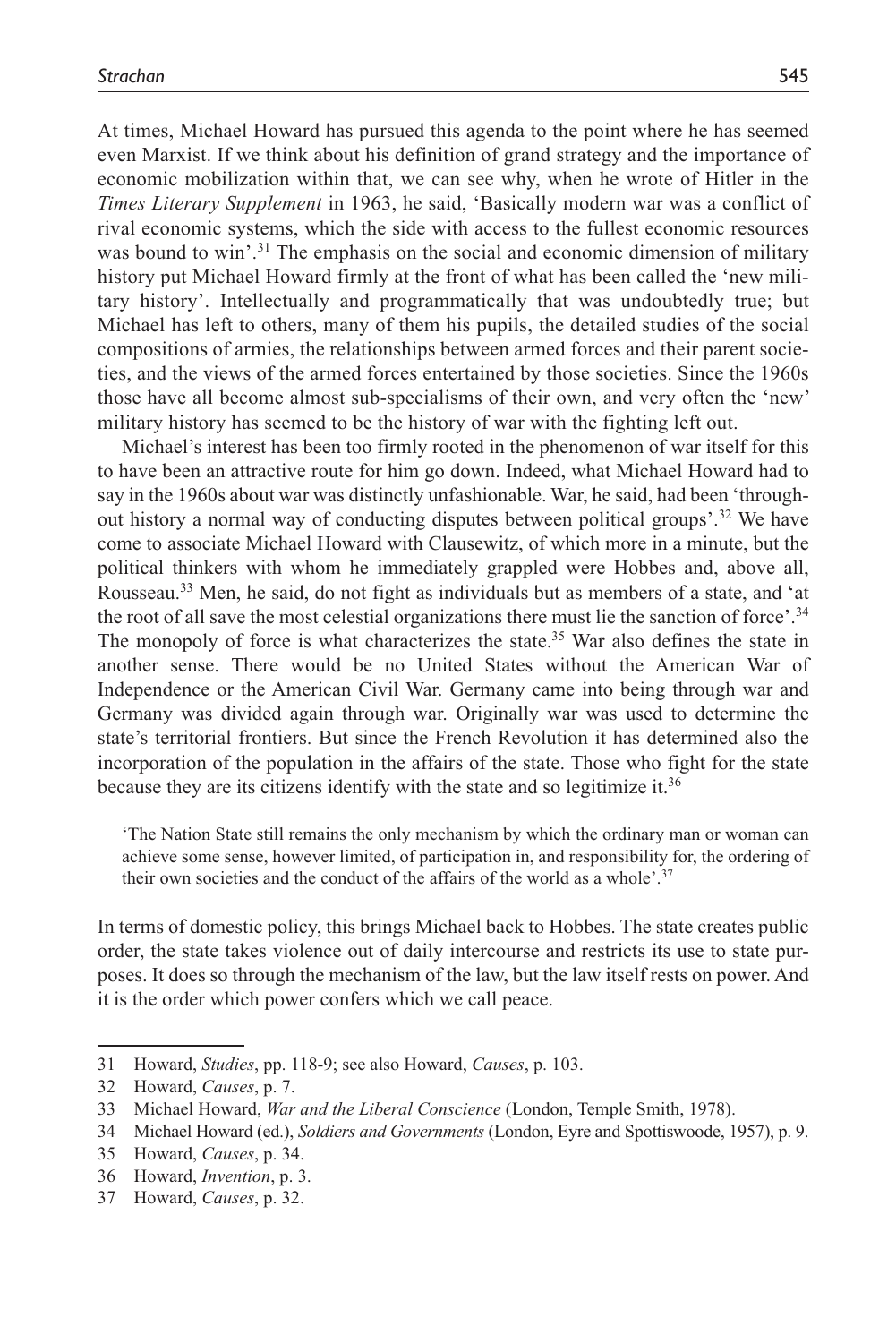The second set of consequences is international. Armed conflict is imminent in any international system.38 War may be evil but those who renounce its use find themselves at the mercy of those who do not.<sup>39</sup> The purpose of armed conflict or of its threat has been to persuade another state to follow a course of action or, if not that, to dissuade it from following a course of action.<sup>40</sup> Michael has always therefore preferred definitions of strategy – as opposed to grand strategy –that are tighter than many that are current in the field of strategic studies today. Strategy is something a military commander does, and it involves the use of force.<sup>41</sup>

Peace is not, therefore, some sort of normal condition in human relations. It results from the establishment of a legitimate order, and, at least historically, that legitimate order could only proceed from war.<sup>42</sup> This was a conclusion that Michael Howard had expressed as early as 1961 in *The Franco-Prussian War*. 43 It is a form of realism which can of course infuriate the Left, as Michael found was the case in his exchange with E P Thomson during the height of the Cold War, and it is a theme to which Michael Howard returned as recently as 2000. States, he has averred, make possible peace as well as war, and they therefore need to retain robust military capabilities in order to maintain that peace.<sup>44</sup>

For Michael Howard, therefore, the restraints on war are rational and political. The characteristics of armies include order, discipline and hierarchy, and they use force in a purposeful and deliberate way.<sup>45</sup> The primary means of controlling war is strategy. When Michael Howard criticized the bomber offensive he did so not primarily because it breached the principle of non-combatant immunity, but simply because it didn't work. By contrast Sherman's campaign was effective precisely because it did work. It met the criterion of utility.

This is not to say that Michael is amoral. After all his some of his forebears were Quakers. The fact that the world is as it is does not relieve the individual of the responsibility to make it better. Michael has himself published a short book on *War and the Liberal Conscience*, and has edited volumes on *Restraints on War* and *The Laws of War.* The need, as he would see it, given the unavoidability of war or the threat of war in the international system, is to seek ways to control and manage the use of violence in interstate relations. Here, once again, Michael finds himself at one, rather than at odds, with Liddell Hart.<sup>46</sup> Like Liddell Hart, he has sympathized with the aspirations of those who have sought collective security or who have preached pacifism, but he has had no time at all for their intellectual lack of rigour.

The nuclear age vindicated Liddell Hart. Michael Howard's own words on that sense of vindication in Liddell Hart can help us see something of Michael's own credo: nuclear

43 Howard, *Franco-Prussian War*, p. 454.

46 Howard, *Causes*, pp. 200-3.

<sup>38</sup> Howard, *Causes*, p. 131.

<sup>39</sup> Howard, *Studies*, p.17.

<sup>40</sup> Howard, *Studies*, pp. 193, 196.

<sup>41</sup> Howard, *Studies*, p. 154; Howard, *Causes*, p. 36.

<sup>42</sup> Howard, *Invention*, p. 6.

<sup>44</sup> Howard, *Invention*, pp 103-4.

<sup>45</sup> Howard, *Causes*, p. 10; also Michael Howard, ed., *Restraints on War* (Oxford, Oxford University Press, 1979).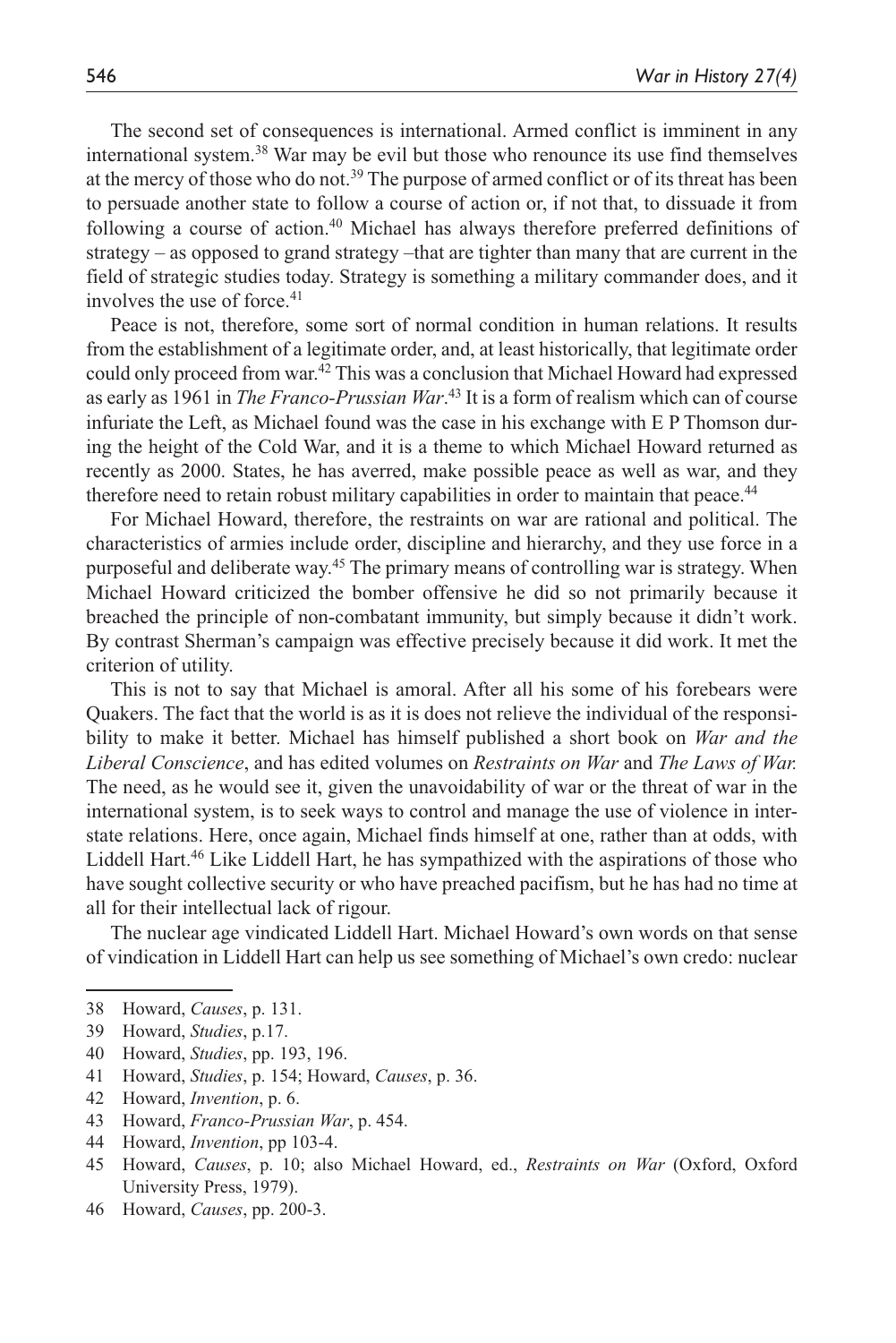weapons have meant 'that force, if used at all, must be used with skill, and restraint, that the object of all war is a better peace and that the nature of that peace will be determined not by only by who wins but by the way in which the war has been fought'.47 For Michael Howard, therefore, nuclear weapons have changed the issues of strategy less than their technological impact has suggested.48 Their aim, and perhaps now we should speak in the past tense, was still to persuade or dissuade another state, but that object could now be 'achieved less by the manipulation of actual forces than by [the] manipulation of risks'.<sup>49</sup> Peace had come to rest on the balance of deterrence.<sup>50</sup>

Michael Howard's view of war is therefore predicated on the idea that continuity is central to its understanding, and that the state has the potential to be both an ethical and a rational actor. The interpenetration of politics at every level of war makes it more likely that the use of force will be limited than unlimited.<sup>51</sup> Michael, and this is hardly an earthshattering statement, is therefore a Clausewitzian.

In 1991 after the Gulf War, Michael nominated Clausewitz as the man of the year in a poll for the *New York Times*. That he was able to do so and be understood was itself largely the result of his own contribution to the study of Clausewitz. It is not much of an exaggeration to say that before the Michael Howard and Peter Paret translation, all, at least in the English-speaking world, was darkness, and that after that there came the light. Here again was another breach with Liddell Hart, who had above all been responsible for disseminating that darkness. It is worth considering, moreover, that the total sales of *On War* in the English-speaking world have now probably vastly exceeded the total sales ever achieved in Germany since its first publication in 1832. The first German edition of 1500 copies was still not sold out 20 years later. By 1989, Princeton University Press reported that they had sold 40,000 copies of the Howard and Paret translation and it had been by then adopted as a text at the principal US service academies.<sup>52</sup> Somewhere in the back of my mind is the information that it has now sold over a quarter of a million copies.

It is both a tribute to Michael Howard's influence, and also a salutary reminder, to recall that what all those budding Colin Powells at US service academies are reading is the Howard and Paret interpretation of Clausewitz. In his own essay in that translation, Michael Howard quoted Clausewitz's warning that if he did not complete *On War*, as he did not, he would leave a 'shapeless mass of ideas'.53 Both Michael Howard and Peter Paret used their translation not least to give those ideas shape. Michael has been quoted as saying, 'We may occasionally have overdone it, like overcleaning a picture'.54 The result has been that modern English-language readers of *On War* have found in it a clarity

<sup>47</sup> Howard, *Causes*, p. 207.

<sup>48</sup> Howard, *Studies*, p. 248.

<sup>49</sup> Howard, *Causes*, p. 97; see also p. 114.

<sup>50</sup> Howard, *Studies*, p. 148.

<sup>51</sup> Howard, *Studies*, pp. 206-7.

<sup>52</sup> Christopher Bassford, *Clausewitz in English* (New York, Oxford University Press, 1994), p. 204.

<sup>53</sup> Carl von Clausewitz, *On War*, trans Howard and Peter Paret (Princeton, Princeton University Press, 1976), p. 28.

<sup>54</sup> Bassford, *Clausewitz*, p. 58.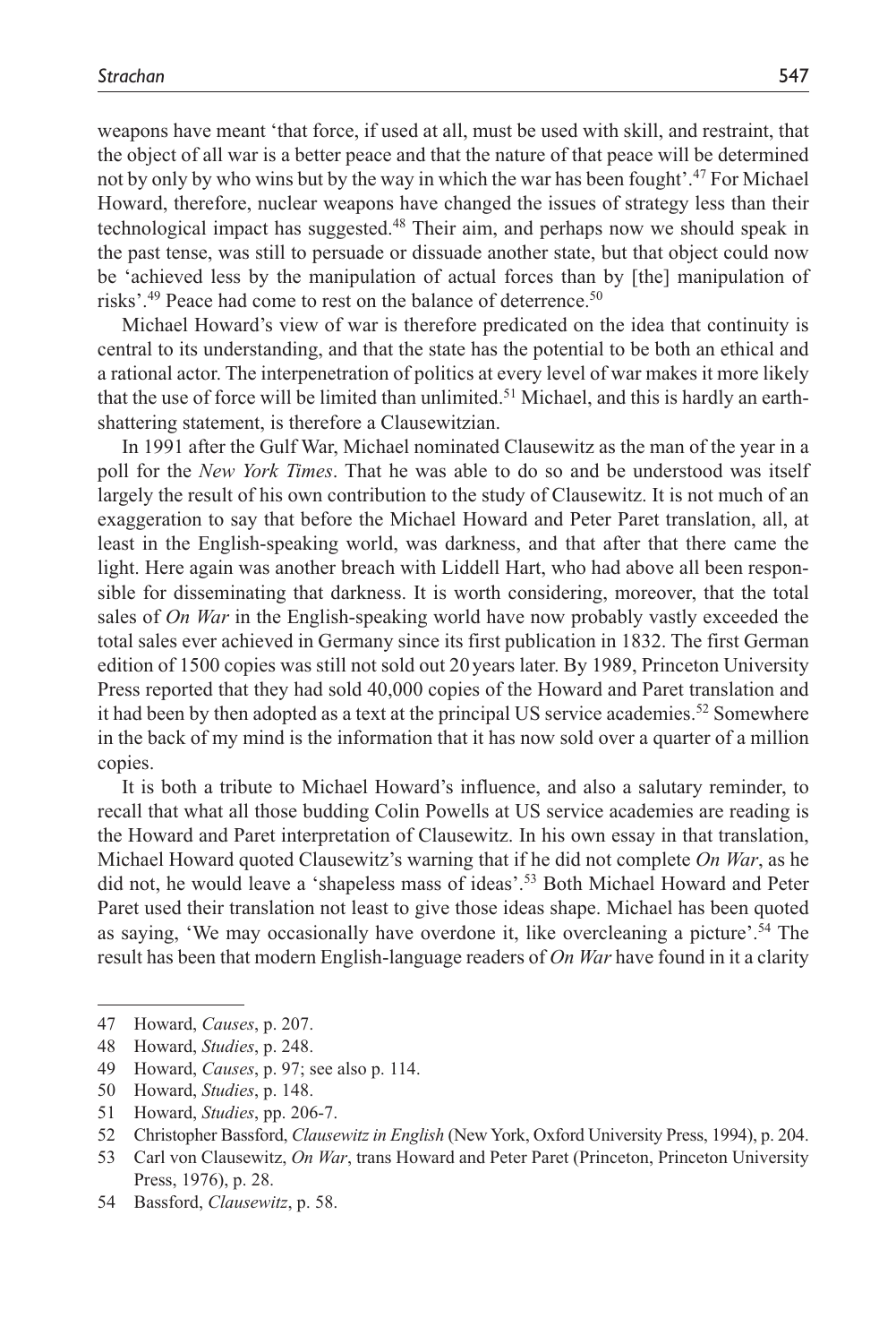and cogency which had eluded their predecessors. The Clausewitz that Michael Howard was first drawn to was the Clausewitz who wrote of friction and of moral forces.<sup>55</sup> This was the Clausewitz that spoke to the former subaltern of the Coldstream Guards who sat in a slit trench in the winter of 1944–1945. But the Clausewitz who came to dominate was of course the Clausewitz in Book 1 of *On War*, in Howard's and Paret's judgement the only fully revised part of the book. This is the Clausewitz who not only sees war as a political instrument, but also suggests that politics can be a possible restraint in war. In Clausewitz's own time, war broke its restraints precisely for political reasons. First, the French Revolution enabled the state to mobilize more fully and completely, and then Napoleon confronted Prussia, as he had done other states, with what Herfried Münkler, in a recent study of Clausewitz, called an existential crisis.<sup>56</sup> This is probably a more important observation for the historian than it is for the contemporary student of strategy, and it is the latter more than the former to whom Michael often directs his remarks.

In his introduction to *Clausewitz*, yet another short, magisterial book, in the Oxford University Press Past Masters series, Michael Howard ends with a key concept of Clausewitz's Book 1, the idea of 'the trinity'. He says, 'it would be a good place for any contemporary strategic thinker to begin'.57 But there are two difficulties with this bit of advice for the contemporary strategic thinker.

First, Clausewitz's discussion of 'the trinity' is very short, about half a page, and it is never referred to again. Second, it is unclear what Clausewitz meant precisely by 'the trinity'. In a lecture that he gave in 1984, to mark the outbreak of the First World War, Michael Howard said that 'the trinity' was the government, army and the people.<sup>58</sup> But in an earlier piece, published in 1979, Michael said that 'the trinity' was made up of the social forces that those agents expressed, the political objectives, the operational instruments and the popular passions.<sup>59</sup> Both interpretations are entirely justified by the text. But so too is the view of Daniel Moran, who says that Clausewitz's trinity consists of abstractions of reason, chance and violence, and that each of these can be expressed in different ways according to whether they are associated with the government, army and the people. He goes on to say that violence in an unfettered way does not necessarily have to be associated simply with the people; it could be associated with the government and so on.<sup>60</sup> Michael Howard does not deny the role of emotional and moral forces in Clausewitz, Clausewitz the romantic, but his temperamental preference is for Clausewitz the rationalist, the product of the Enlightenment.

57 Howard, *Clausewitz* (Oxford, Oxford University Press, 1983), p. 73.

59 Howard, *Causes*, p. 103.

<sup>55</sup> Bassford, *Clausewitz*, p. 207.

<sup>56</sup> Herfried Münkler, *Über den Krieg. Stationen der Kriegsgeschichte im Spiegel ihrer theoretischen Reflexion* (Weilerswist, Velbrück, 2002), pp. 91-115.

<sup>58</sup> Howard, 'Europe on the Eve of the First World War', in R. J. W. Evans and Hartmut Pogge von Strandmann, eds., *The Coming of the First World War* (Oxford, Oxford University Press, 1988), p. 3.

<sup>60</sup> Daniel Moran, 'Strategic Theory and the History of Ear', in John Baylis, James Wirtz, Eliot Cohen and Colin Gray, eds., *Strategy in the Contemporary World* (Oxford, Oxford University Press, 2002), p. 27.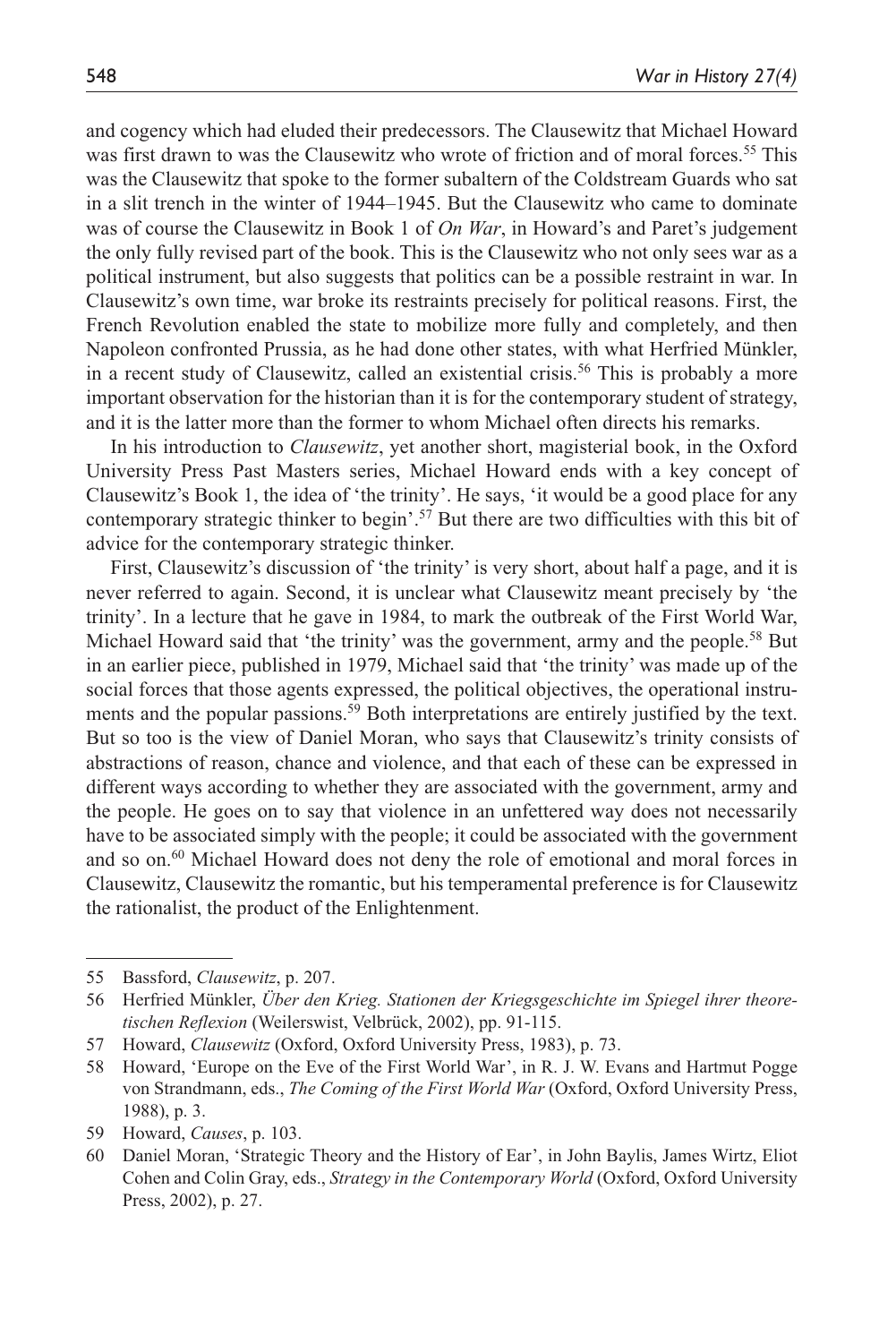Clausewitz had a rough ride in the 1990s, principally from Martin van Creveld and John Keegan.61 Mary Kaldor has told us there were old wars, by which she meant wars between states of the sort with which Clausewitz was concerned, and there were new wars.<sup>62</sup> Their criticisms have found a wider audience since the terrorist attacks on 11 September 2001. Michael's response to this challenge, to the messages of continuity and rationality, has been typically robust. The attack on the Twin Towers, he declared, was not war; war is a political act engaged in by states, and terrorism is a means not an end. Established states, not failed states, can and do use terrorism.

I believe he is right but I do not intend to debate that now or to follow through the implications, partly because we are running out of time but principally because my brief is to talk about Michael Howard and the dimensions of military history. What these reflections on the attack on the Twin Towers and the way in which Clausewitz has been seen draw out is Michael Howard's central creed, that the historian can bring valuable insights in contextualizing current events. Many of the themes addressed since 9/11 were anticipated by Michael, mostly in lectures and essays which he delivered and wrote in the 1980s, when he was Regius Professor of Modern History at Oxford, and which he published in *The Lessons of History* in 1991, but some of them go back to 1961 and *The Franco-Prussian War*. 63

In 1988, a year before Sam Huntington wrote on the clash of civilizations in *Foreign Affairs*, and 8 years before the publication of his book with that title, Michael stressed that liberalism could not claim universality – that international relations had to rest on the recognition of cultural diversity.64 In 1985, he laid down the precept that 'the greater the power, the greater the nationalist reaction is likely to be'.<sup>65</sup> He stressed that liberal powers could not assume that they were somehow exempt from the notion that military and political dominance invites competition. Britain's presumption that Pax Britannica was benign and that therefore British naval supremacy was acceptable to the rest of the world was exactly that – presumption. Finally, as long ago as 1967, he pointed out that most wars since 1945, not since 1990 or 2001, have not been inter-state wars, but wars of liberation or insurgency, guerrilla or partisan wars.<sup>66</sup> He recognized full well that what for him was the key building block of the international order, the state, was under challenge. In 1991, he was predicting that this would generate the fundamental problems of the 21st century.67

The difficulties that the state confronted were rectifiable, but were evident both internally and externally. Internally the state was failing to reflect society and so failing to create a sense of community, especially among the young. For Michael, as he wrote in 1984, conscription in the two world wars had forged 'a sense of national identity and

<sup>61</sup> Martin van Creveld, *The Transformation of War* (New York, Free Press, 1991); John Keegan, *A History of Warfare* (London, Hutchinson, 1993).

<sup>62</sup> Mary Kaldor, *New and Old Wars* (Cambridge, Polity, 1999).

<sup>63</sup> Howard, *Franco-Prussian War*, pp. 250-4, 371-9.

<sup>64</sup> Howard, *Lessons*, pp. 139-51.

<sup>65</sup> Howard, *Lessons*, p. 138.

<sup>66</sup> Howard, *Studies*, p. 195.

<sup>67</sup> Howard, *Lessons*, p. 4.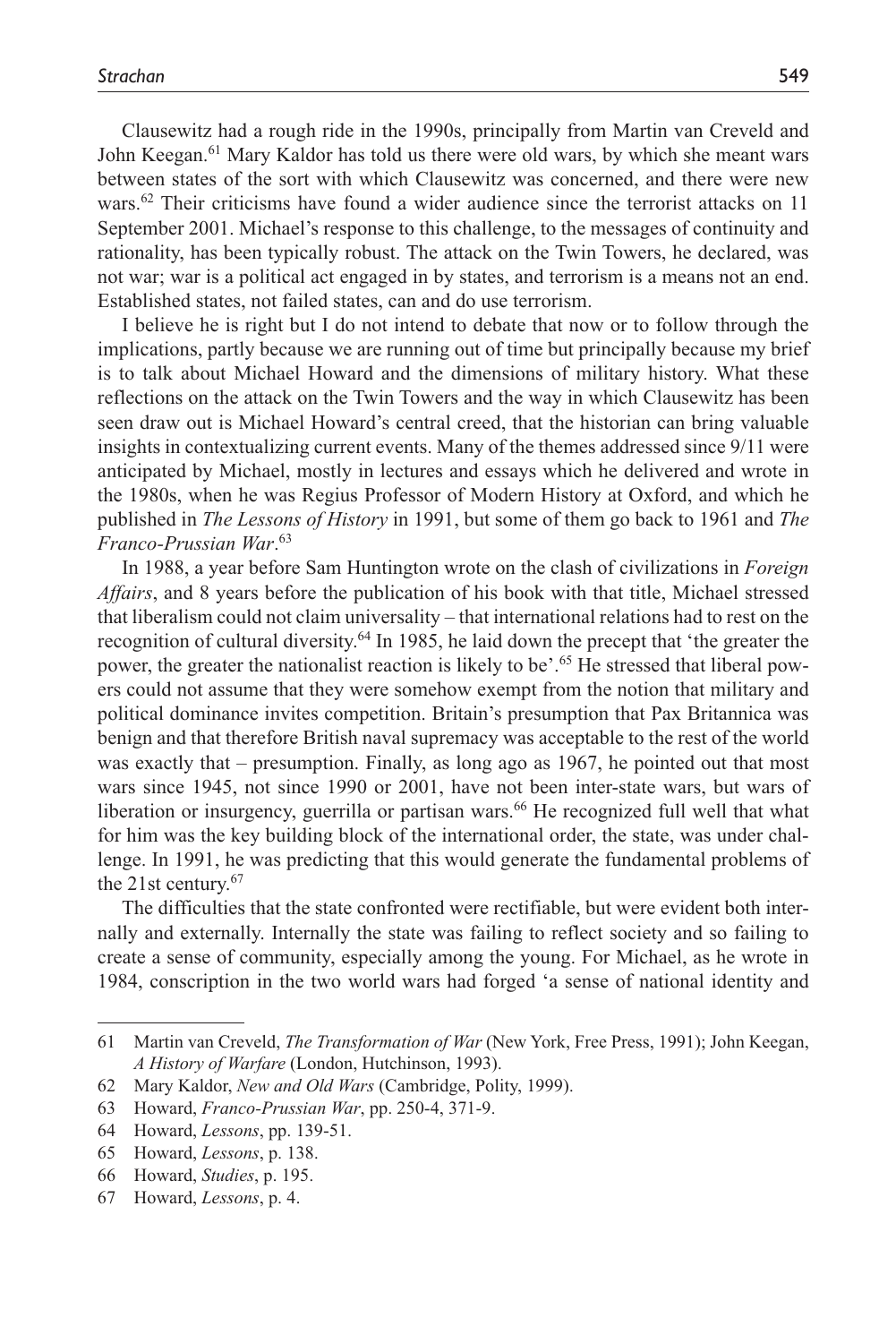cohesion far greater than any political or social programmes could possibly have achieved'.68 A problem for many new states was that they had not had to fight to assert their identity. For older states, abandoning conscription displayed a worrying myopia about the role of power in social order, as well as a readiness to neglect the forces which might create a sense of community.

Externally, Michael argued, the international community had also lost its way through its readiness to give sovereignty to supra-national organizations and to international commitments. Michael looked with particular alarm at the 1977 Additional Protocols to the Geneva Convention, which gave belligerent rights to freedom fighters, so undermining the principle that war was the monopoly of the state. $69$ 

The self-evident point is that we may be all gathered here because Michael has now attained his 80th year, but that there is absolutely no sign that his powers or his output are diminishing. At breakfast this morning in All Souls, Noel Malcolm told me that in his 85th year Leopold von Ranke signed a contract to write a six-volume history of the world. I've not had time to check the veracity of that story, but if Leopold von Ranke could do it at 85, Michael, there is no excuse for slacking at 80. Michael has written outstanding long books, but, as I have also already said, he is the master of the short book. In the last couple of years, two have appeared, *The Invention of Peace* and *The First World War*. Like Liddell Hart, Michael Howard is a great communicator. He writes fluent, literate prose, which is always not only clear and succinct but also a delight to read. Unlike Liddell Hart, Michael Howard is a man of judgement and common sense. If there is one reason why his books, his essays and his reviews will last, it lies here: that he is always right. He does of course know it, and woe betide those who get things wrong, like Liddell Hart or Portal.

I presume that here, in King's College, London, I can be rude about the founder of University College London, so let me quote Michael Howard on Bentham, as an example. Bentham's *Plan for a Universal and Perpetual Peace*, published in 1789 was, according to Michael, 'smug, parochial and simplistic, making sweeping generalisations on the basis of minimal knowledge'.70 Those of us who have waded through Bentham can only say amen to that. Or how about this on historians who try and explain the origins of the First World War in terms of the accumulation of capitalist rivalries? They

are like the drunk in the story who, when asked why he was searching for his lost watch under a street lamp rather than further up the road where he had dropped it, explained it was because there was more light there.<sup>71</sup>

Far too many of my words this evening, and now even my one joke, have been Michael's own. I have concentrated on Michael Howard's published and intellectual output, but his contribution to the establishment of academic military history is of course much more than that. It is institutional, here at King's, at Oxford, and also, I have to say,

<sup>68</sup> Howard, *Lessons*, p. 157.

<sup>69</sup> Howard, *Restraints*, p. 13.

<sup>70</sup> Howard, *War and the Liberal Conscience*, p. 33.

<sup>71</sup> Howard, *War and the Liberal Conscience*, p. 63.